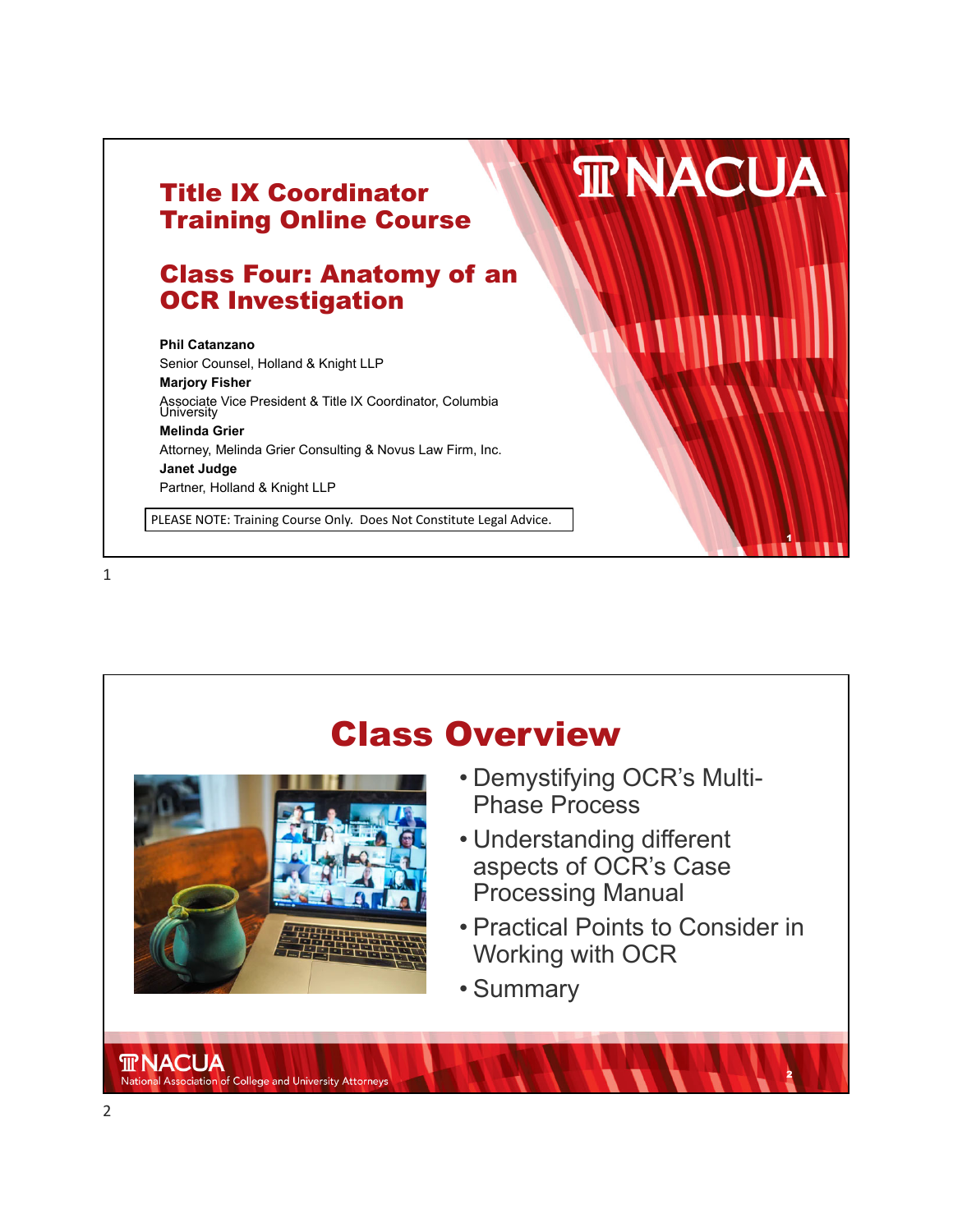



4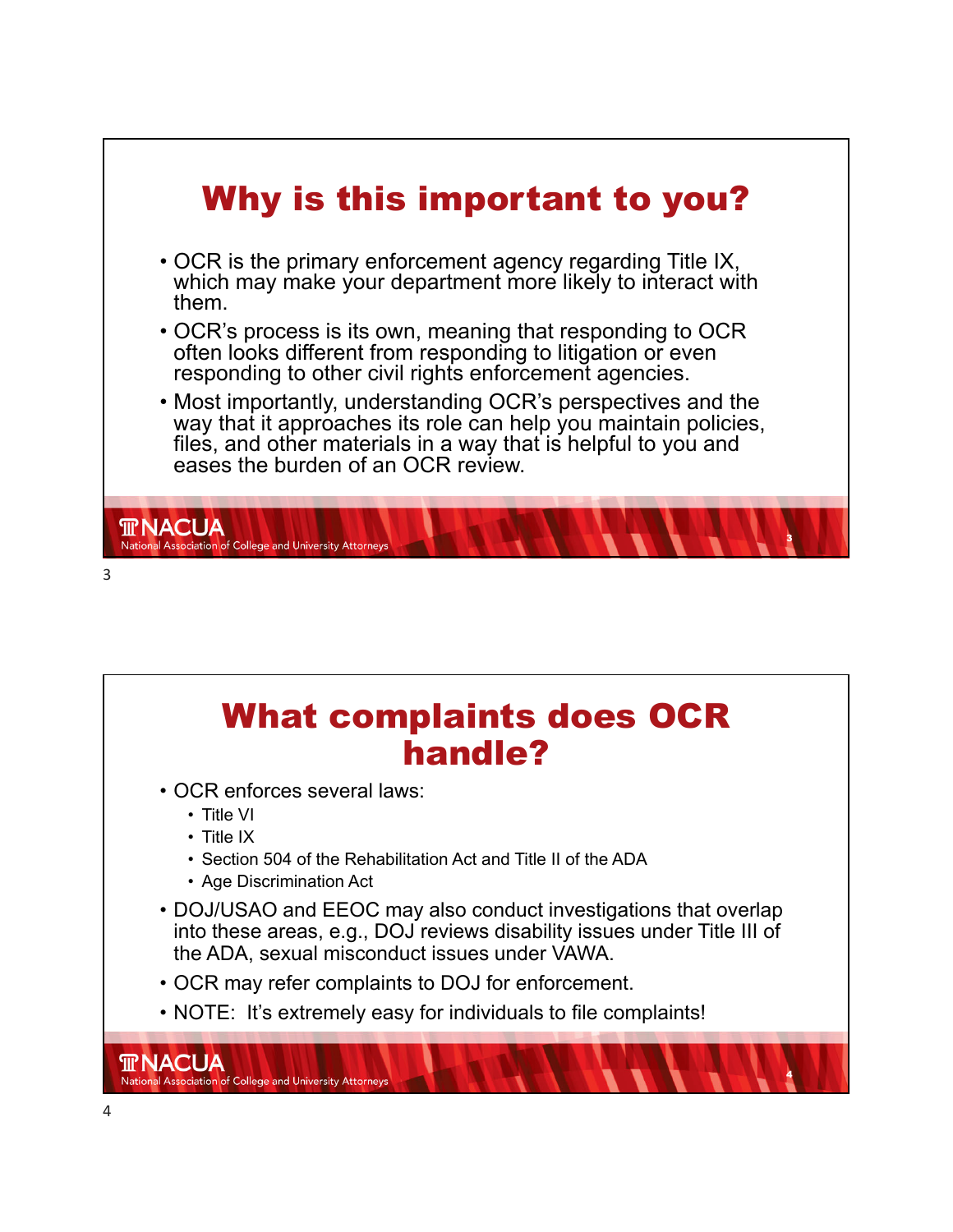

![](_page_2_Figure_1.jpeg)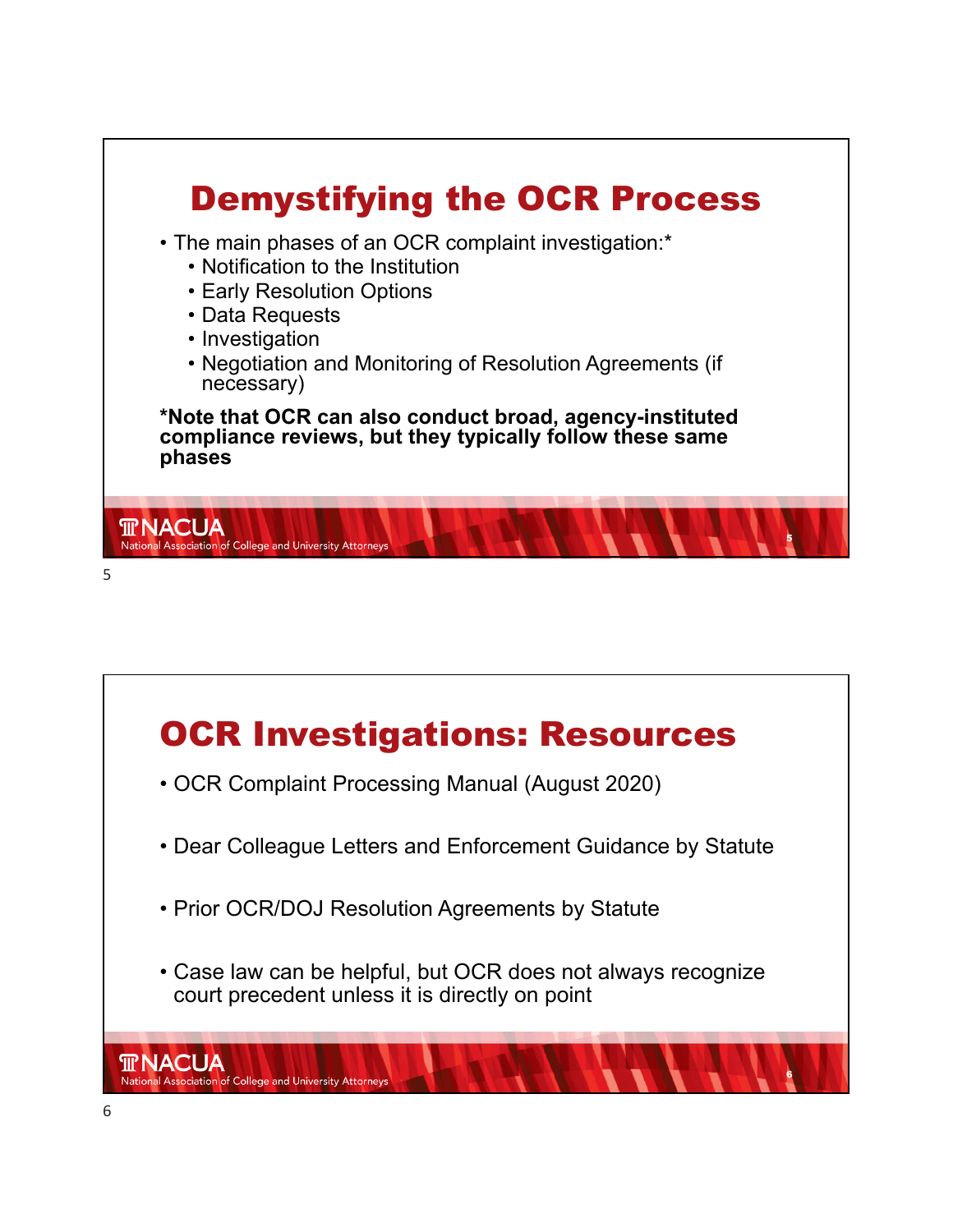## Phase I: Evaluating the Complaint OCR evaluates the complaint to determine whether it can investigate: • Does the complaint allege a violation of law enforced by OCR? • Was the complaint filed within 180 days of last act which complainant alleges to be discriminatory? OCR may: • Contact complainant for clarification • Waive 180 day filing requirement at its discretion • Do all of this without the institution knowing it's happening!

7

7

**TRNACUA** 

National Association of College and University Attorney

![](_page_3_Figure_2.jpeg)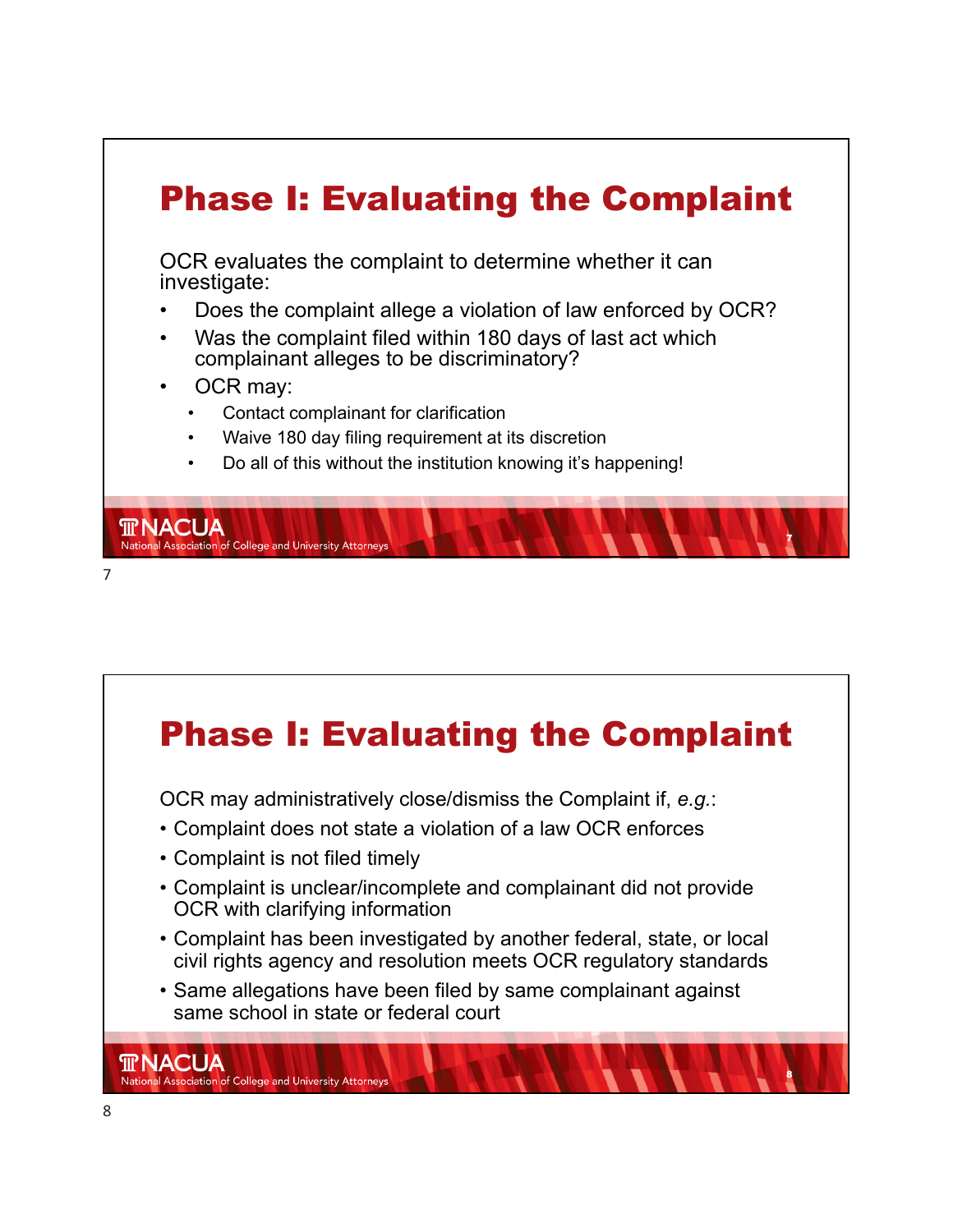![](_page_4_Figure_0.jpeg)

![](_page_4_Picture_1.jpeg)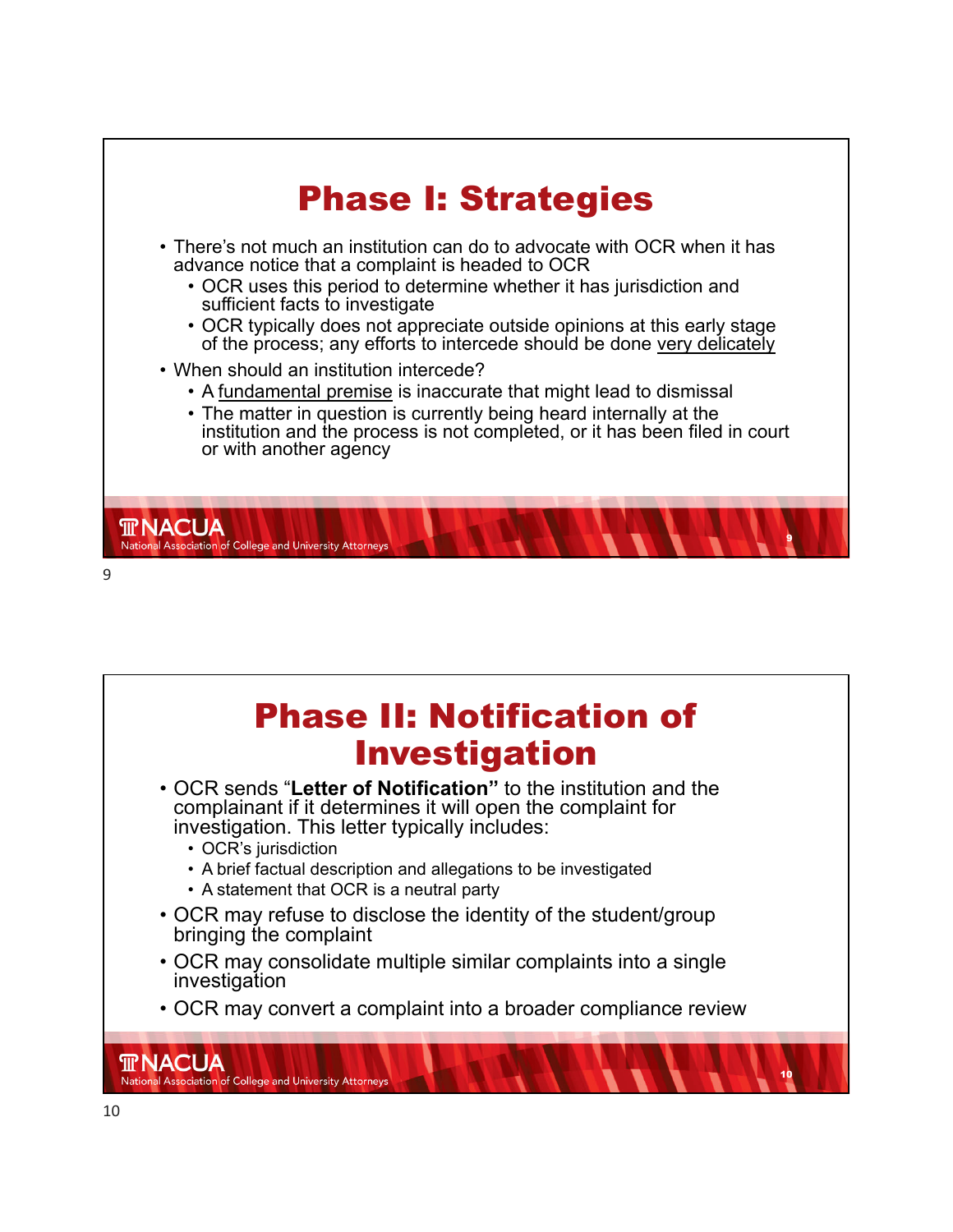![](_page_5_Figure_0.jpeg)

![](_page_5_Picture_1.jpeg)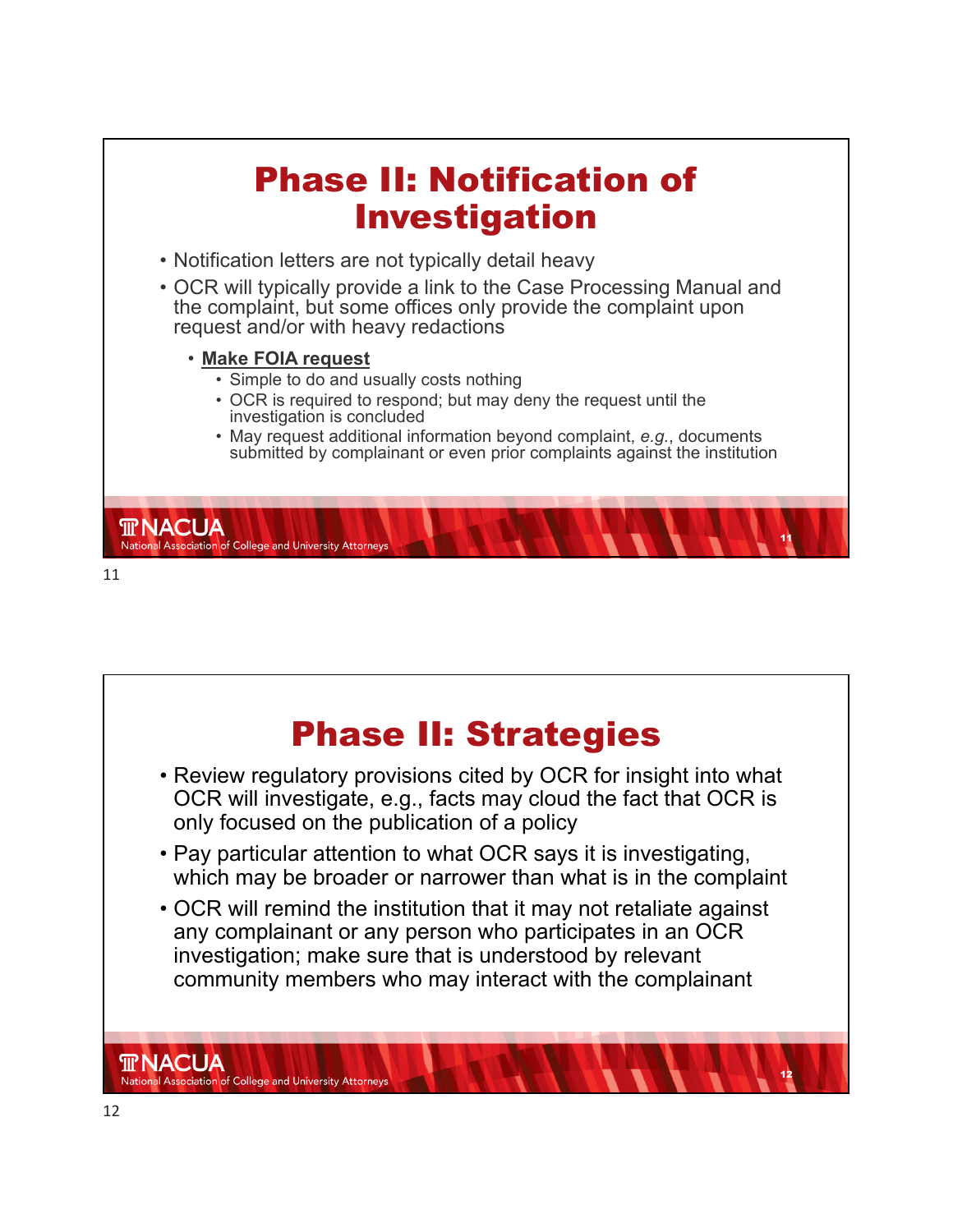![](_page_6_Figure_0.jpeg)

![](_page_6_Picture_1.jpeg)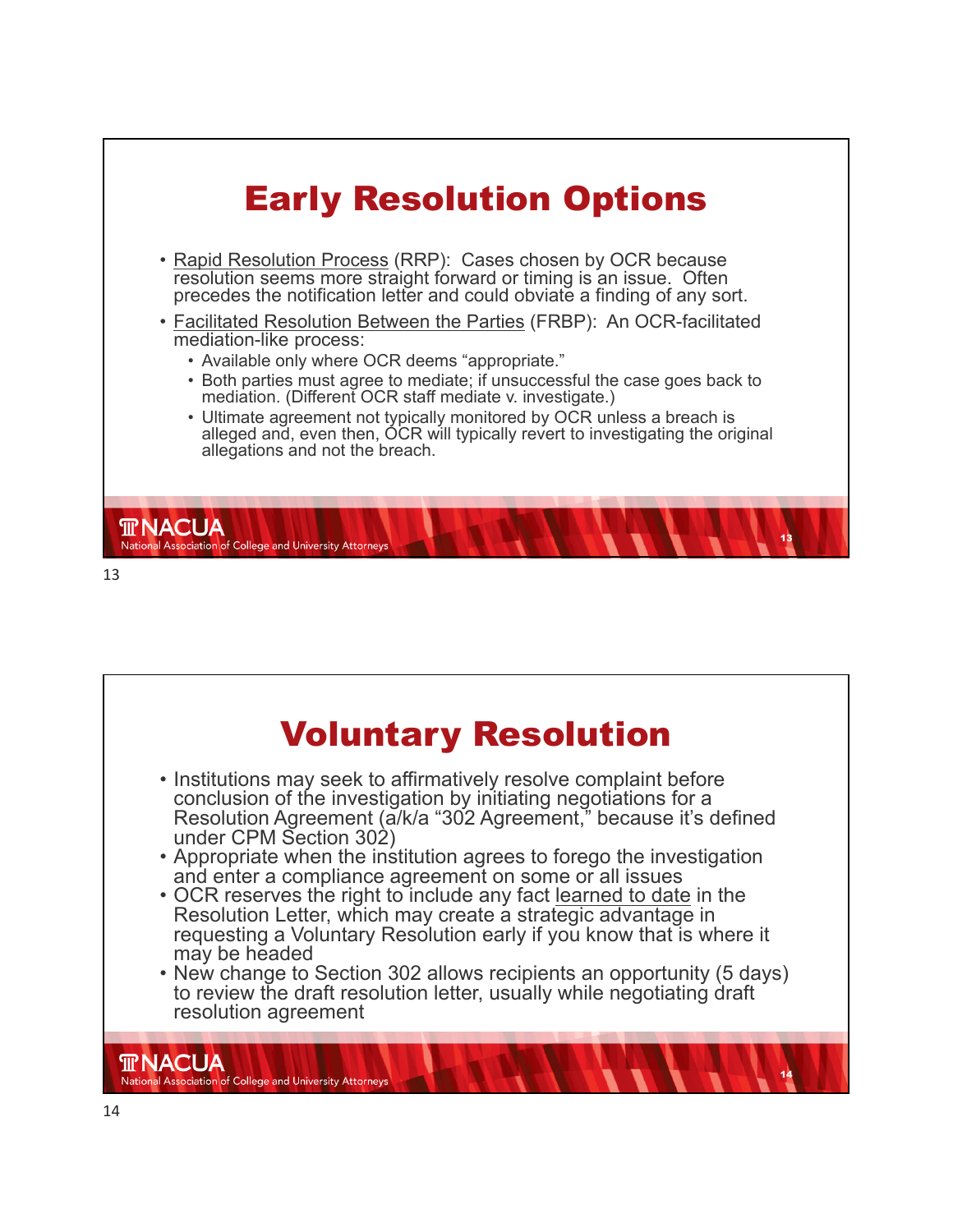![](_page_7_Figure_0.jpeg)

![](_page_7_Picture_1.jpeg)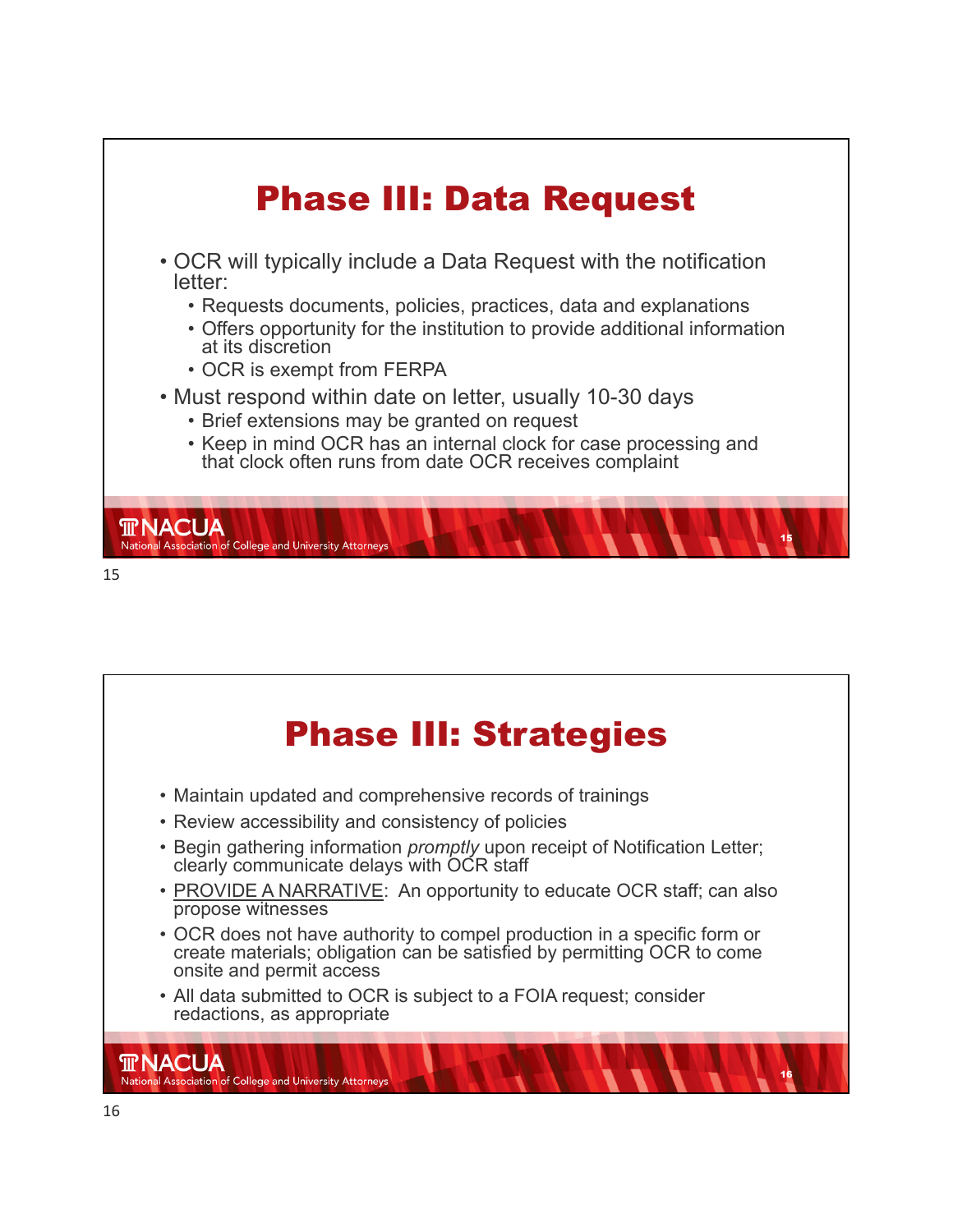![](_page_8_Figure_0.jpeg)

## Phase IV: Strategies • Be involved: The process can take clumps of days over an extended period of time. Be judicious in choosing battles • Identify / suggest relevant witnesses to OCR • Prepare witnesses • Demystify OCR/DOJ staff by explaining types of questions • Provide witnesses with relevant policies/procedures • Evidentiary rules don't apply; OCR will weigh hearsay in certain

situations – explain this to witnesses

18

• Share OCR "Rights of Witnesses" document

**TRACUA**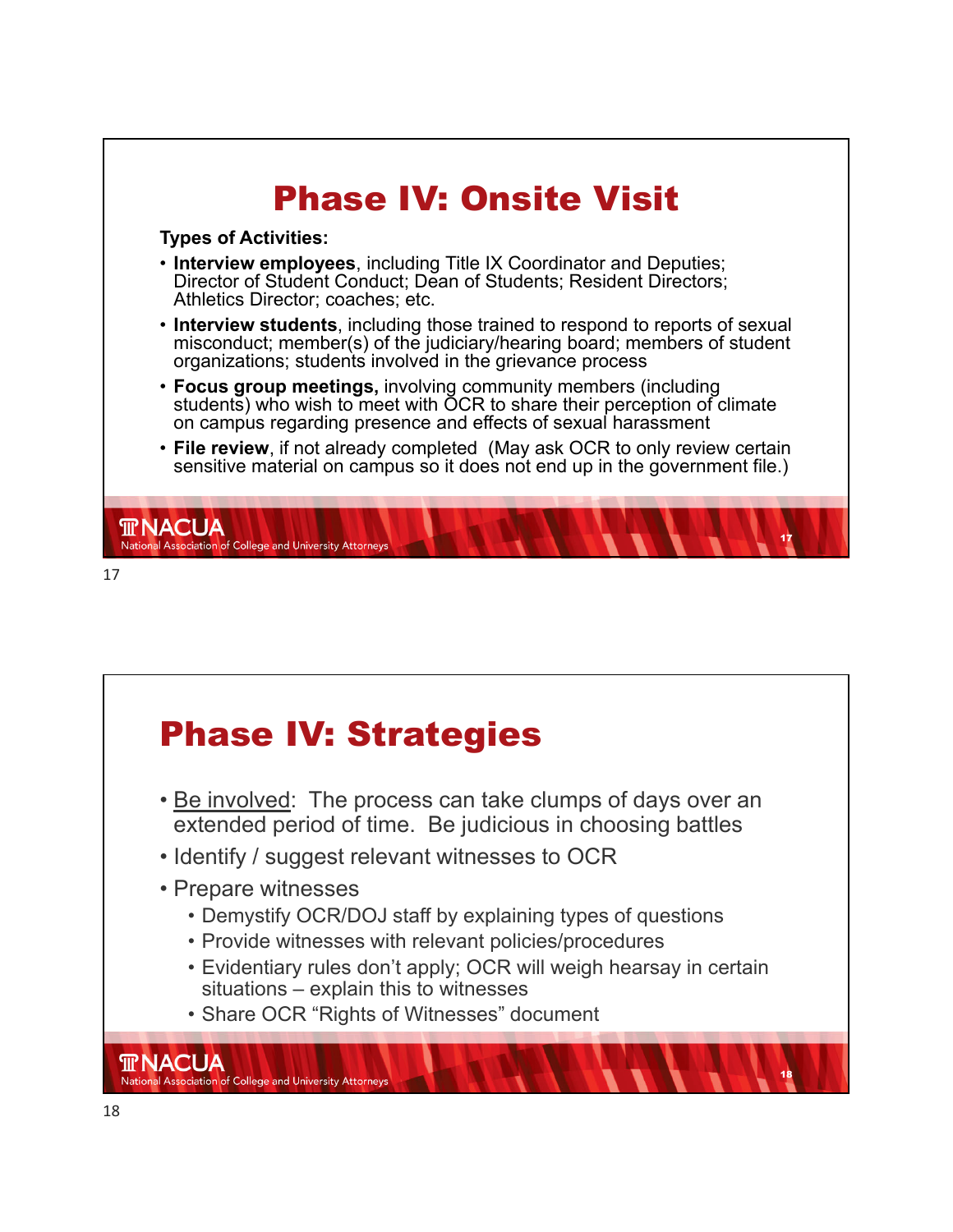![](_page_9_Figure_0.jpeg)

![](_page_9_Picture_1.jpeg)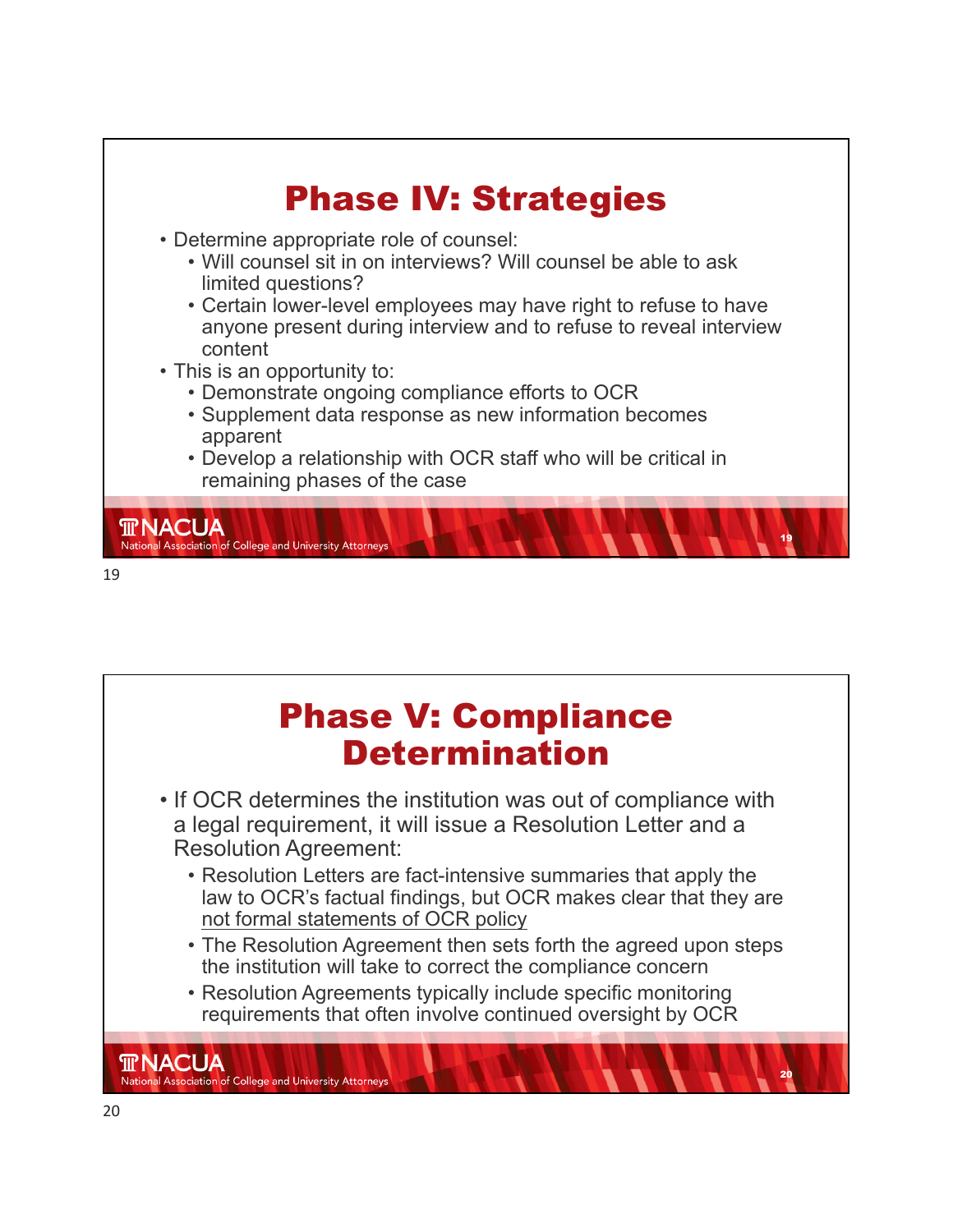![](_page_10_Figure_0.jpeg)

![](_page_10_Picture_1.jpeg)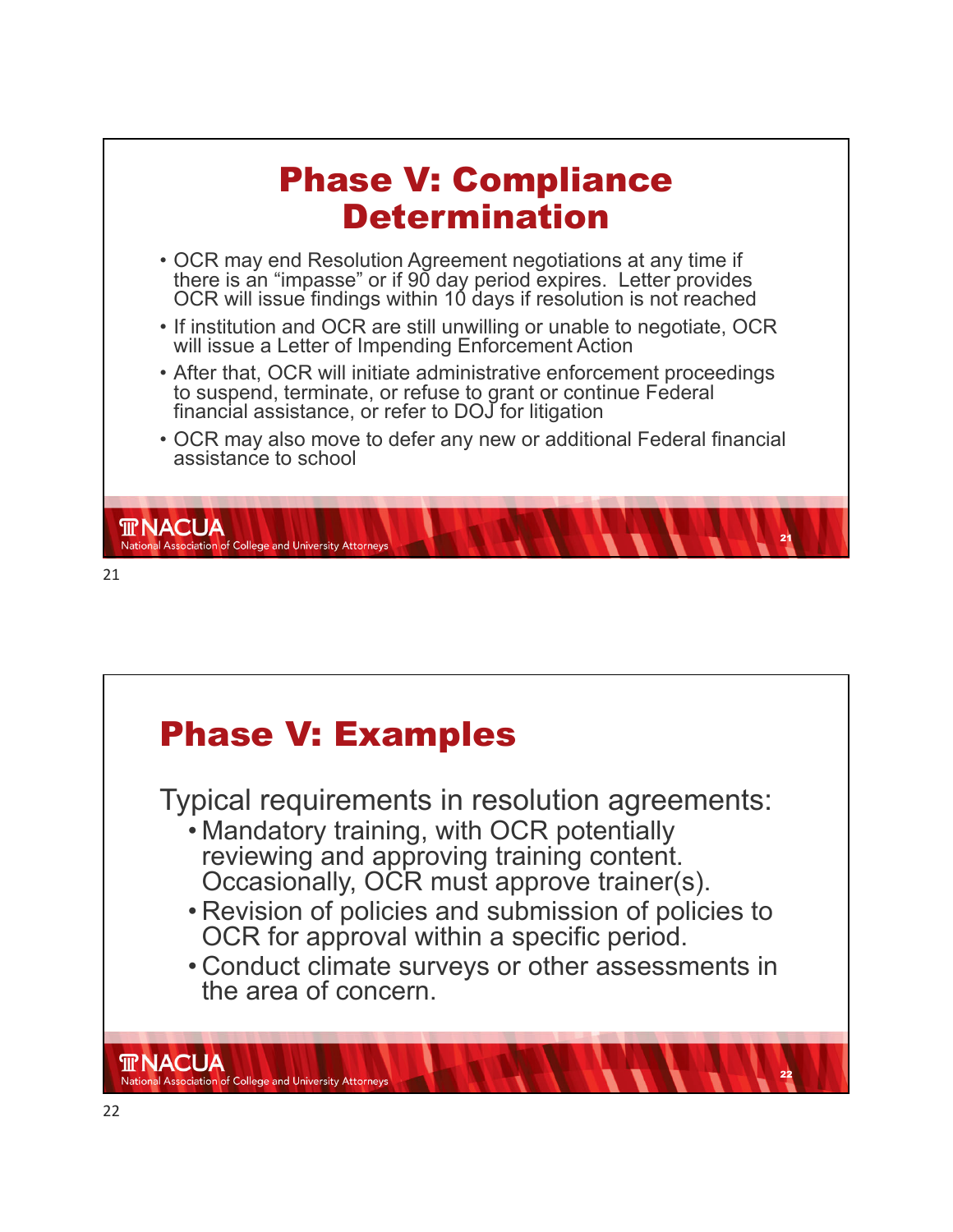![](_page_11_Figure_0.jpeg)

![](_page_11_Picture_1.jpeg)